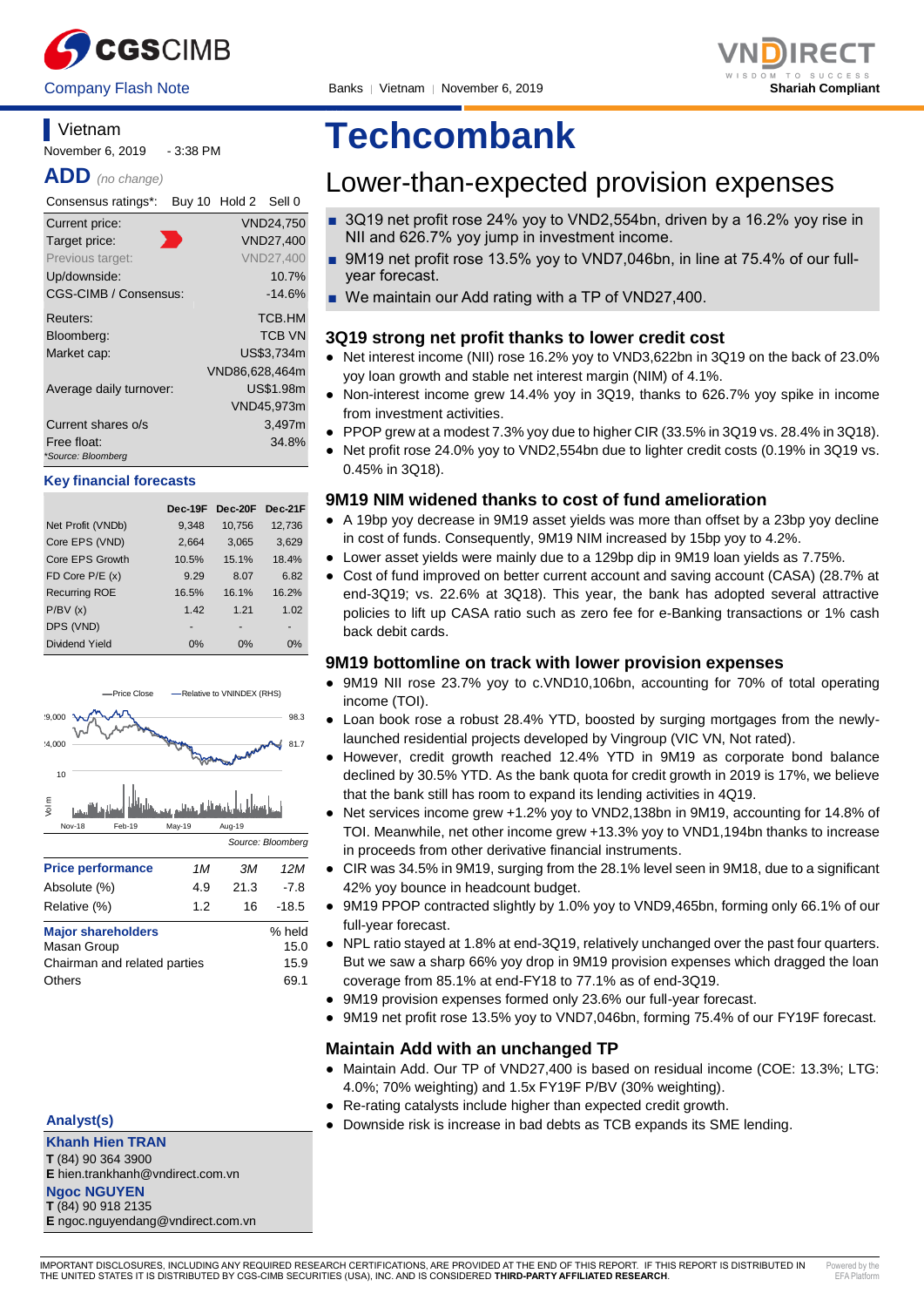

Banks | Vietnam Techcombank | November 6, 2019



### **Figure 1: Results comparison (in VND bn unless otherwise noted)**

| <b>Profit &amp; Loss</b><br>statement | <b>3Q19</b> | 3Q18    | % yoy  | 2Q19    | $%$ qoq | 9M19    | 9M18    | $%$ yoy | $%$ of<br>VNDIRECT<br>forecasts | <b>Comments</b>                                                                   |
|---------------------------------------|-------------|---------|--------|---------|---------|---------|---------|---------|---------------------------------|-----------------------------------------------------------------------------------|
| Net interest income                   | 3,622       | 3.117   | 16.2%  | 3,124   | 15.9%   | 10.106  | 8,168   | 23.7%   |                                 | 77.4% In line with our forecast                                                   |
| Non-interest income                   | 1.737       | 1.518   | 14.4%  | 1.564   | 11.1%   | 4,335   | 915     | 373.9%  | 56.2%                           | Below our forecast due to lower income from FX and<br>proprietary book activities |
| Operating revenue                     | 5,359       | 4,635   | 15.6%  | 4,688   | 14.3%   | 14,441  | 9,082   | 59.0%   | 69.5%                           | Below our forecast.                                                               |
| Operation expenses                    | (1,794)     | (1,315) | 36.5%  | (1,571) | 14.2%   | (4,976) | (3,734) | 33.3%   | 77.2%                           | In line with our forecast.                                                        |
| Pre-provision profit                  | 3,564       | 3.320   | 7.3%   | 3,117   | 14.4%   | 9,465   | 9.561   | $-1.0%$ | 66.0%                           |                                                                                   |
| Provision expenses                    | (366)       | (743)   | -50.8% | (72)    | 408.1%  | (605)   | (1,787) | -66.1%  |                                 | 23.6% significant below our forecast                                              |
| Pre-tax profit                        | 3,199       | 2,578   | 24.1%  | 3,045   | 5.0%    | 8,860   | 7,774   | 14.0%   | 75.2%                           |                                                                                   |
| Net profit                            | 2,554       | 2,060   | 24.0%  | 2,409   | 6.0%    | 7,046   | 6,210   | 13.5%   |                                 | 75.4% In line with our forecast.                                                  |
|                                       |             |         |        |         |         |         |         |         |                                 | SOURCES: VNDIRECT RESEARCH, COMPANY REPORTS                                       |

#### **Figure 2: Regional sector comparison**

| <b>Banks</b>                         | Ticker         | Bloomberg Recommen<br>dation | Closing<br>Price | Target<br>Price | Market cap                                                                         | P/B(x) |       | P/E(x) |       | $3 - yr$<br>Forward<br><b>EPS CAGR</b> | <b>ROE (%)</b> |       |
|--------------------------------------|----------------|------------------------------|------------------|-----------------|------------------------------------------------------------------------------------|--------|-------|--------|-------|----------------------------------------|----------------|-------|
|                                      |                |                              | (local curr.)    | (local curr.)   | (US\$m)                                                                            | FY19F  | FY20F | FY19F  | FY20F | %                                      | FY19F          | FY20F |
| China Merchants Bank                 | 3968 HK        | <b>ADD</b>                   | 39               | 45              | 150,920                                                                            | 1.4    | 1.2   | 7.5    | 6.3   | 16.7%                                  | 16.7%          | 17.1% |
| Bank Rakyat Indonesia                | <b>BBRI IJ</b> | <b>HOLD</b>                  | 4,300            | 4.400           | 38,171                                                                             | 2.5    | 2.2   | 12.8   | 11.3  | 12.0%                                  | 17.6%          | 18.4% |
| <b>Bank Mandiri</b>                  | <b>BMRI IJ</b> | <b>ADD</b>                   | 7,200            | 8.800           | 23,931                                                                             | 1.6    | 1.5   | 10.3   | 8.7   | 14.4%                                  | 14.7%          | 15.1% |
| <b>Indusind Bank</b>                 | <b>IIB IN</b>  | <b>ADD</b>                   | 1,320            | 1,800           | 12,930                                                                             | 2.9    | 2.5   | 14.3   | 11.8  | 37.2%                                  | 13.2%          | 18.7% |
| <b>BDO Unibank</b>                   | <b>BDO PM</b>  | <b>HOLD</b>                  | 160              | 150             | 13,724                                                                             | 2.0    | 1.8   | 15.3   | 12.0  | 20.4%                                  | 12.5%          | 12.2% |
| Vietcombank                          | <b>VCB VN</b>  | <b>HOLD</b>                  | 90,800           | 83,200          | 14,534                                                                             | 4.0    | 3.3   | 15.4   | 13.0  | 19.1%                                  | 20.4%          | 19.4% |
| Yes Bank                             | YES IN         | <b>ADD</b>                   | 68               | 100             | 2,462                                                                              | 0.6    | 0.6   | 8.7    | 5.0   | 40.6%                                  | 6.5%           | 6.6%  |
| Military Commercial Joint Stock Bank | MBB VN         | <b>ADD</b>                   | 23,250           | 34,000          | 2,334                                                                              | 1.3    | 1.1   | 5.6    | 4.8   | 19.2%                                  | 20.0%          | 19.7% |
| Vietnam Prosperity JSC Bank          | <b>VPB VN</b>  | <b>ADD</b>                   | 22,250           | 21,200          | 2,311                                                                              | 1.3    | 1.0   | 5.7    | 5.1   | 12.1%                                  | 19.7%          | 19.9% |
| Asia Commercial Joint Stock Bank     | ACB VN         | <b>ADD</b>                   | 24,600           | 30,400          | 1,721                                                                              | 1.4    | 1.2   | 5.7    | 4.9   | 15.7%                                  | 24.3%          | 22.9% |
| <b>Average</b>                       |                |                              |                  |                 |                                                                                    | 1.9    | 1.6   | 10.1   | 8.3   | 20.7%                                  | 16.6%          | 17.0% |
| Techcombank                          | <b>TCB VN</b>  | <b>ADD</b>                   | 24,750           | 27,400          | 3,734                                                                              | 1.4    | 1.2   | 7.8    | 6.6   | 14.6%                                  | 16.5%          | 16.1% |
|                                      |                |                              |                  |                 | SOURCES: CGS-CIMB RESEARCH, VNDIRECT RESEARCH, COMPANY REPORTS (DATA AS AT NOV 05) |        |       |        |       |                                        |                |       |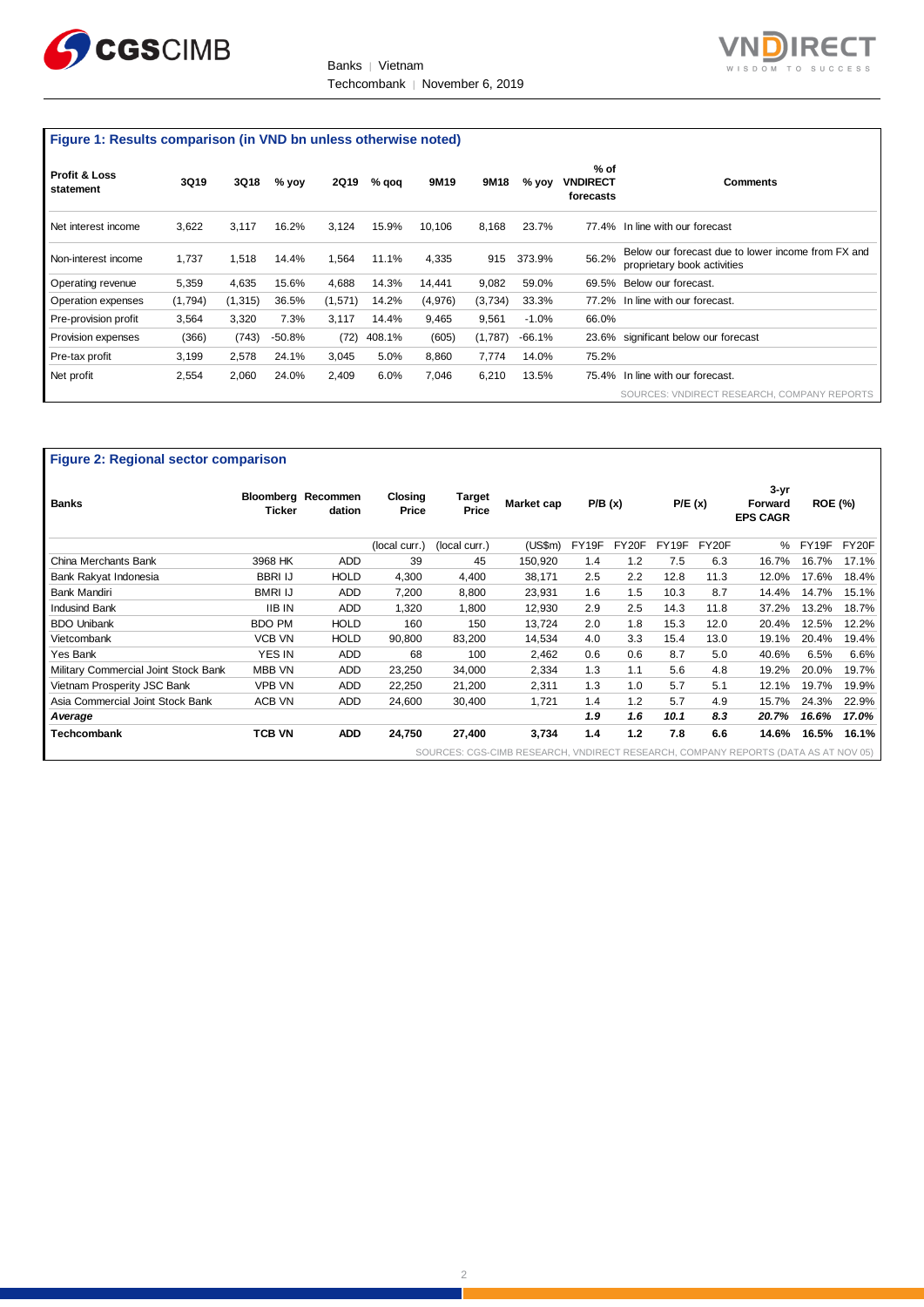



### **BY THE NUMBERS**

| <b>Profit &amp; Loss</b>                 |          |          |          |          |
|------------------------------------------|----------|----------|----------|----------|
| (VNDb)                                   | Dec-18A  | Dec-19F  | Dec-20F  | Dec-21F  |
| Net Interest Income                      | 11,127   | 13.065   | 15.717   | 19.032   |
| <b>Total Non-Interest Income</b>         | 7,223    | 7,717    | 8.327    | 9,380    |
| <b>Operating Revenue</b>                 | 18,350   | 20,781   | 24,044   | 28,413   |
| <b>Total Non-Interest Expenses</b>       | (5.843)  | (6, 442) | (7.454)  | (8,524)  |
| <b>Pre-provision Operating Profit</b>    | 12.507   | 14,339   | 16,590   | 19,889   |
| <b>Total Provision Charges</b>           | (1, 846) | (2, 563) | (3,040)  | (3, 845) |
| <b>Operating Profit After Provisions</b> | 10,661   | 11,776   | 13,550   | 16,044   |
| Pretax Income/(Loss) from Assoc.         | $\Omega$ | O        | O        | o        |
| <b>Operating EBIT (incl Associates)</b>  | 10,661   | 11,776   | 13,550   | 16,044   |
| Non-Operating Income/(Expense)           | $\Omega$ | 0        | O        | o        |
| Profit Before Tax (pre-El)               | 10,661   | 11,776   | 13,550   | 16,044   |
| <b>Exceptional Items</b>                 |          |          |          |          |
| <b>Pre-tax Profit</b>                    | 10,661   | 11,776   | 13,550   | 16,044   |
| Taxation                                 | (2, 187) | (2, 416) | (2,780)  | (3,291)  |
| Consolidation Adjustments & Others       |          |          |          |          |
| Exceptional Income - post-tax            |          |          |          |          |
| <b>Profit After Tax</b>                  | 8,474    | 9,361    | 10,770   | 12,753   |
| Minority Interests                       | (11)     | (12)     | (14)     | (17)     |
| Pref. & Special Div                      | $\Omega$ | 0        | 0        | 0        |
| FX And Other Adj.                        | $\Omega$ | $\Omega$ | $\Omega$ | $\Omega$ |
| <b>Net Profit</b>                        | 8,463    | 9,348    | 10,756   | 12,736   |
| <b>Recurring Net Profit</b>              | 8,433    | 9,315    | 10,718   | 12,691   |

#### **Balance Sheet Employment**

|                                  | Dec-18A | Dec-19F | Dec-20F | Dec-21F |
|----------------------------------|---------|---------|---------|---------|
| Gross Loans/Cust Deposits        | 79.4%   | 84.9%   | 84.3%   | 83.5%   |
| Avg Loans/Avg Deposits           | 86.1%   | 82.4%   | 84.6%   | 83.9%   |
| Avg Liquid Assets/Avg Assets     | 40.4%   | 41.3%   | 37.6%   | 36.4%   |
| Avg Liquid Assets/Avg IEAs       | 43.0%   | 44.0%   | 40.0%   | 38.6%   |
| Net Cust Loans/Assets            | 49.0%   | 55.4%   | 57.0%   | 58.3%   |
| Net Cust Loans/Broad Deposits    | 62.6%   | 70.3%   | 72.7%   | 74.7%   |
| Equity & Provns/Gross Cust Loans | 33.8%   | 31.9%   | 32.2%   | 32.6%   |
| Asset Risk Weighting             | 124%    | 120%    | 121%    | 122%    |
| Provision Charge/Avg Cust Loans  | 1.15%   | 1.42%   | 1.41%   | 1.53%   |
| Provision Charge/Avg Assets      | 0.63%   | 0.76%   | 0.80%   | 0.90%   |
| Total Write Offs/Average Assets  | 0.40%   | 0.65%   | 0.71%   | 0.80%   |



| <b>Balance Sheet</b>                          |         |              |         |          |
|-----------------------------------------------|---------|--------------|---------|----------|
| (VNDb)                                        | Dec-18A | Dec-19F      | Dec-20F | Dec-21F  |
| <b>Total Gross Loans</b>                      | 195,499 | 239.105      | 277,032 | 320.791  |
| Liquid Assets & Invst. (Current)              | 94.434  | 81.604       | 86.651  | 92.104   |
| Other Int. Earning Assets                     | 10.555  | 12.244       | 14.203  | 16.476   |
| <b>Total Gross Int. Earning Assets</b>        | 300,488 | 332.954      | 377.886 | 429.371  |
| Total Provisions/Loan Loss Reserve            | (2.734) | (3.098)      | (3.466) | (3.873)  |
| <b>Total Net Interest Earning Assets</b>      | 297,754 | 329.855      | 374.420 | 425,499  |
| Intangible Assets                             | 931     | 1.014        | 1.106   | 1.205    |
| Other Non-Interest Earning Assets             | 19.698  | 21,471       | 23.404  | 25,510   |
| <b>Total Non-Interest Earning Assets</b>      | 20,629  | 22.486       | 24,509  | 26.715   |
| <b>Cash And Marketable Securities</b>         | 2,606   | 2.841        | 3.097   | 3,375    |
| Long-term Investments                         | 0       | <sup>0</sup> | O       | $\Omega$ |
| <b>Total Assets</b>                           | 320.989 | 355,182      | 402.026 | 455.589  |
| <b>Customer Interest-Bearing Liabilities</b>  | 214,592 | 250,810      | 291,629 | 339,296  |
| <b>Bank Deposits</b>                          | 36.426  | 29.140       | 23.312  | 16.319   |
| Interest Bearing Liabilities: Others          | 6,335   | 6.351        | 6.367   | 6.384    |
| <b>Total Interest-Bearing Liabilities</b>     | 257,353 | 286.301      | 321,308 | 361.999  |
| <b>Bank's Liabilities Under Acceptances</b>   |         |              |         |          |
| <b>Total Non-Interest Bearing Liabilities</b> | 11,853  | 7,738        | 8,804   | 8.924    |
| <b>Total Liabilities</b>                      | 269,206 | 294,039      | 330,112 | 370,923  |
| <b>Shareholders' Equity</b>                   | 51,713  | 61,062       | 71.818  | 84,554   |
| Minority Interests                            | 69      | 82           | 96      | 113      |
| <b>Total Equity</b>                           | 51,783  | 61,143       | 71,914  | 84.666   |

#### **Key Ratios**

|                                          | Dec-18A   | Dec-19F   | Dec-20F   | Dec-21F   |
|------------------------------------------|-----------|-----------|-----------|-----------|
| <b>Total Income Growth</b>               | 12.3%     | 13.3%     | 15.7%     | 18.2%     |
| <b>Operating Profit Growth</b>           | 7.4%      | 14.6%     | 15.7%     | 19.9%     |
| Pretax Profit Growth                     | 33%       | 10%       | 15%       | 18%       |
| Net Interest To Total Income             | 60.6%     | 62.9%     | 65.4%     | 67.0%     |
| Cost Of Funds                            | 4.06%     | 3.82%     | 3.78%     | 3.70%     |
| Return On Interest Earning Assets        | 7.63%     | 7.41%     | 7.65%     | 7.85%     |
| Net Interest Spread                      | 3.57%     | 3.58%     | 3.87%     | 4.15%     |
| Net Interest Margin (Avg Deposits)       | 5.98%     | 5.98%     | 6.15%     | 6.36%     |
| Net Interest Margin (Avg RWA)            | 3.43%     | 3.17%     | 3.44%     | 3.65%     |
| Provisions to Pre Prov. Operating Profit | 14.8%     | 17.9%     | 18.3%     | 19.3%     |
| Interest Return On Average Assets        | 3.77%     | 3.86%     | 4.15%     | 4.44%     |
| <b>Effective Tax Rate</b>                | 20.5%     | 20.5%     | 20.5%     | 20.5%     |
| Net Dividend Payout Ratio                | <b>NA</b> | <b>NA</b> | <b>NA</b> | <b>NA</b> |
| Return On Average Assets                 | 2.87%     | 2.77%     | 2.84%     | 2.97%     |

|                                | Dec-18A | Dec-19F | Dec-20F | Dec-21F |
|--------------------------------|---------|---------|---------|---------|
| Loan Growth (%)                | $-0.6%$ | 25.0%   | 16.2%   | 15.9%   |
| Net Interest Margin (%)        | 4.0%    | 4.1%    | 4.4%    | 4.7%    |
| Non Interest Income Growth (%) | $-2.6%$ | 6.8%    | 7.9%    | 12.7%   |
| Cost-income Ratio (%)          | 31.8%   | 31.0%   | 31.0%   | 30.0%   |
| Net NPL Ratio (%)              | 1.0%    | 1.2%    | 1.1%    | 1.0%    |
| Loan Loss Reserve (%)          | 85.1%   | 72.9%   | 77.7%   | 83.3%   |
| GP Ratio (%)                   | 0.8%    | 0.8%    | 0.8%    | 0.8%    |
| Tier 1 Ratio (%)               | 12.2%   | 13.6%   | 14.1%   | 14.7%   |
| Total CAR (%)                  | 14.3%   | 15.6%   | 15.9%   | 16.3%   |
| Deposit Growth (%)             | 17.8%   | 17.0%   | 17.0%   | 17.0%   |
| Loan-deposit Ratio (%)         | 78.1%   | 83.6%   | 83.0%   | 82.3%   |
| Gross NPL Ratio (%)            | 1.8%    | 1.8%    | 1.7%    | 1.5%    |
| Fee Income Growth (%)          | $-7.2%$ | 10.0%   | 15.0%   | 18.0%   |

SOURCES: VND RESEARCH, COMPANY REPORTS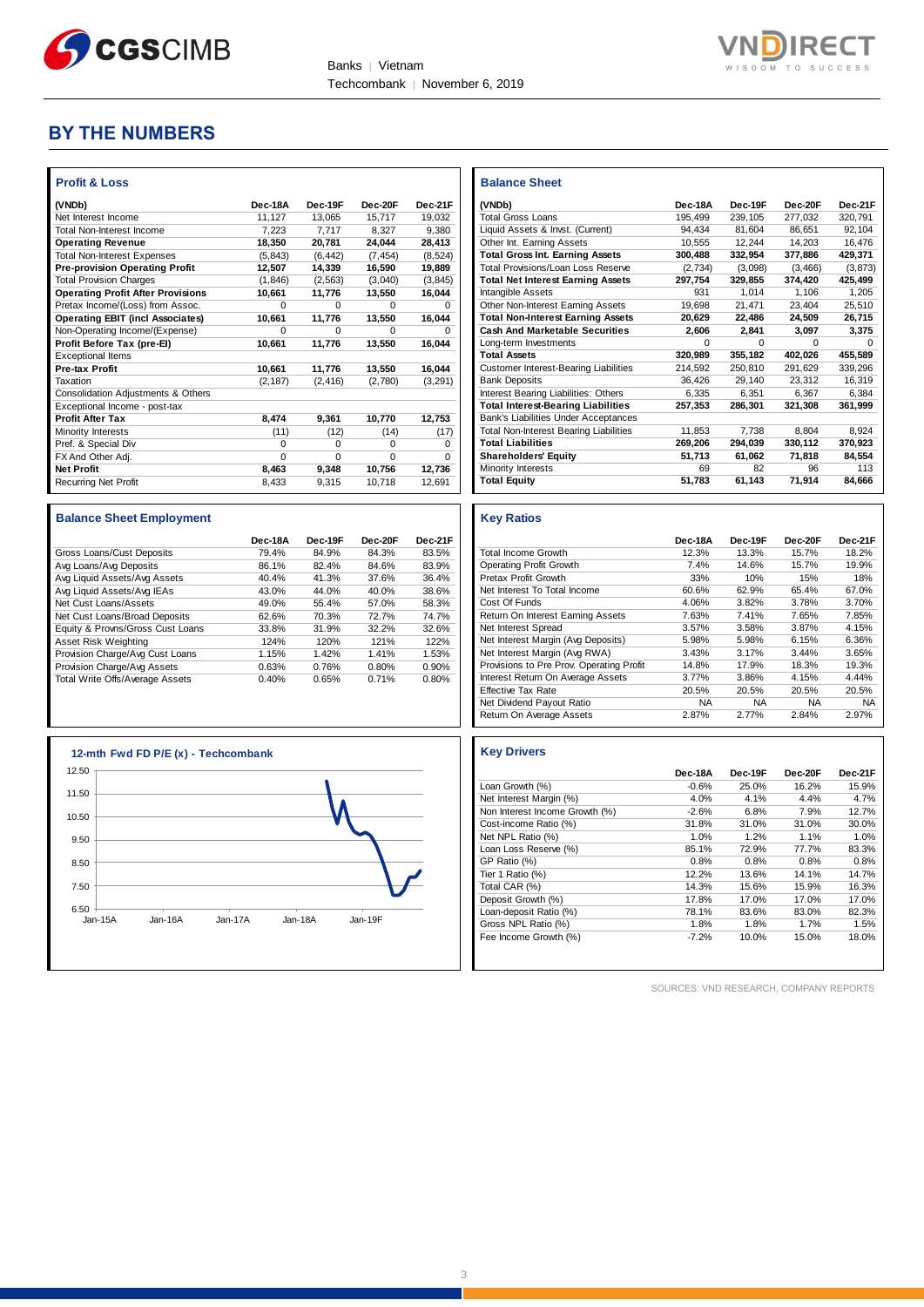



#### **DISCLAIMER**

The content of this report (including the views and opinions expressed therein, and the information comprised therein) has been prepared by and belongs to VNDIRECT Securities Corporation, and is distributed by CGS-CIMB pursuant to an arrangement between VNDIRECT Securities Corporation and CGS-CIMB. VNDIRECT Securities Corporation is not an affiliate of CGS-CIMB.

This report is not directed to, or intended for distribution to or use by, any person or entity who is a citizen or resident of or located in any locality, state, country or other jurisdiction where such distribution, publication, availability or use would be contrary to law or regulation.

By accepting this report, the recipient hereof represents and warrants that he is entitled to receive such report in accordance with the restrictions set forth below and agrees to be bound by the limitations contained herein (including the "Restrictions on Distributions" set out below). Any failure to comply with these limitations may constitute a violation of law. This publication is being supplied to you strictly on the basis that it will remain confidential. No part of this report may be (i) copied, photocopied, duplicated, stored or reproduced in any form by any means or (ii) redistributed or passed on, directly or indirectly, to any other person in whole or in part, for any purpose without the prior written consent of CGS-CIMB.

The information contained in this research report is prepared from data believed to be correct and reliable at the time of issue of this report.

VNDIRECT Securities Corporation may or may not issue regular reports on the subject matter of this report at any frequency and may cease to do so or change the periodicity of reports at any time. Neither VNDIRECT Securities Corporation nor CGS-CIMB is under any obligation to update this report in the event of a material change to the information contained in this report. Neither VNDIRECT Securities Corporation nor CGS-CIMB has any and will accept any, obligation to (i) check or ensure that the contents of this report remain current, reliable or relevant, (ii) ensure that the content of this report constitutes all the information a prospective investor may require, (iii) ensure the adequacy, accuracy, completeness, reliability or fairness of any views, opinions and information, and accordingly, VNDIRECT Securities Corporation, CGS-CIMB and their respective affiliates and related persons including China Galaxy International Financial Holdings Limited ("CGIFHL") and CIMB Group Sdn. Bhd. ("CIMBG") and their respective related corporations (and their respective directors, associates, connected persons and/or employees) shall not be liable in any manner whatsoever for any consequences (including but not limited to any direct, indirect or consequential losses, loss of profits and damages) of any reliance thereon or usage thereof. In particular, VNDIRECT Securities Corporation and CGS-CIMB disclaim all responsibility and liability for the views and opinions set out in this report.

Unless otherwise specified, this report is based upon reasonable sources. Such sources will, unless otherwise specified, for market data, be market data and prices available from the main stock exchange or market where the relevant security is listed, or, where appropriate, any other market. Information on the accounts and business of company(ies) will generally be based on published statements of the company(ies), information disseminated by regulatory information services, other publicly available information and information resulting from our research. Whilst every effort is made to ensure that statements of facts made in this report are accurate, all estimates, projections, forecasts, expressions of opinion and other subjective judgments contained in this report are based on assumptions considered to be reasonable as of the date of the document in which they are contained and must not be construed as a representation that the matters referred to therein will occur. Past performance is not a reliable indicator of future performance. The value of investments may go down as well as up and those investing may, depending on the investments in question, lose more than the initial investment. No report shall constitute an offer or an invitation by or on behalf of CGS-CIMB or VNDIRECT Securities Corporation, or their respective affiliates (including CGIFHL, CIMBG and their respective related corporations) to any person to buy or sell any investments.

CGS-CIMB and/or VNDIRECT Securities Corporation and/or their respective affiliates and related corporations (including CGIFHL, CIMBG and their respective related corporations), their respective directors, associates, connected parties and/or employees may own or have positions in securities of the company(ies) covered in this research report or any securities related thereto and may from time to time add to or dispose of, or may be materially interested in, any such securities. Further, CGS-CIMB and/or VNDIRECT Securities Corporation, and/or their respective affiliates and their respective related corporations (including CGIFHL, CIMBG and their respective related corporations) do and seek to do business with the company(ies) covered in this research report and may from time to time act as market maker or have assumed an underwriting commitment in securities of such company(ies), may sell them to or buy them from customers on a principal basis and may also perform or seek to perform significant investment banking, advisory, underwriting or placement services for or relating to such company(ies) as well as solicit such investment, advisory or other services from any entity mentioned in this report.

CGS-CIMBand/or VNDIRECT Securities Corporation and/or their respective affiliates (including CGIFHL, CIMBG and their respective related corporations) may enter into an agreement with the company(ies) covered in this report relating to the production of research reports. CGS-CIMB and/or VNDIRECT Securities Corporation may disclose the contents of this report to the company(ies) covered by it and may have amended the contents of this report following such disclosure.

The analyst responsible for the production of this report hereby certifies that the views expressed herein accurately and exclusively reflect his or her personal views and opinions about any and all of the issuers or securities analysed in this report and were prepared independently and autonomously. No part of the compensation of the analyst(s) was, is, or will be directly or indirectly related to the inclusion of specific recommendations(s) or view(s) in this report. The analyst(s) who prepared this research report is prohibited from receiving any compensation, incentive or bonus based on specific investment banking transactions or for providing a specific recommendation for, or view of, a particular company. Information barriers and other arrangements may be established where necessary to prevent conflicts of interests arising. However, the analyst(s) may receive compensation that is based on his/their coverage of company(ies) in the performance of his/their duties or the performance of his/their recommendations and the research personnel involved in the preparation of this report may also participate in the solicitation of the businesses as described above. In reviewing this research report, an investor should be aware that any or all of the foregoing, among other things, may give rise to real or potential conflicts of interest. Additional information is, subject to the duties of confidentiality, available on request.

The term "VNDIRECT Securities Corporation" shall, unless the context otherwise requires, mean VNDIRECT Securities Corporation and its affiliates, subsidiaries and related companies. The term "CGS-CIMB" shall denote, where appropriate, the relevant entity distributing or disseminating the report in the particular jurisdiction referenced below, or, in every other case except as otherwise stated herein, CGS-CIMB Securities International Pte. Ltd. and its affiliates, subsidiaries and related corporations.

4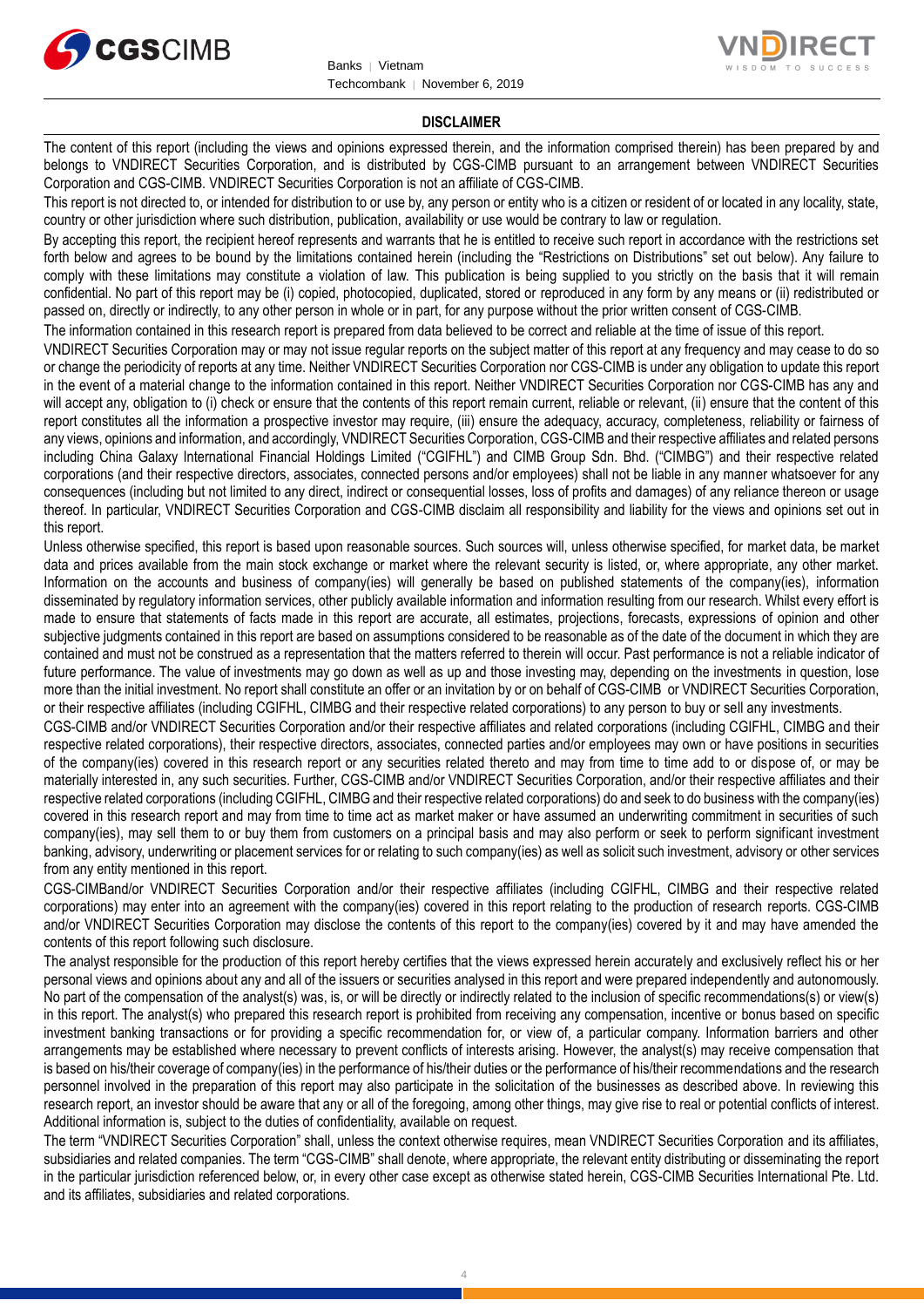



| <b>CGS-CIMB</b> |                                                                                   |                                                                 |
|-----------------|-----------------------------------------------------------------------------------|-----------------------------------------------------------------|
| Country         | <b>CGS-CIMB Entity</b>                                                            | <b>Regulated by</b>                                             |
| Hong Kong       | CGS-CIMB Securities (Hong Kong) Limited                                           | Securities and Futures Commission Hong Kong                     |
| India           | CGS-CIMB Securities (India) Private Limited                                       | Securities and Exchange Board of India (SEBI)                   |
| Indonesia       | PT CGS-CIMB Sekuritas Indonesia                                                   | Financial Services Authority of Indonesia                       |
| Malaysia        | CGS-CIMB Securities Sdn. Bhd. (formerly known<br>as Jupiter Securities Sdn. Bhd.) | Securities Commission Malaysia                                  |
| Singapore       | CGS-CIMB Research Pte. Ltd.                                                       | Monetary Authority of Singapore                                 |
| South Korea     | CGS-CIMB Securities (Hong Kong) Limited,<br>Korea Branch                          | Financial Services Commission and Financial Supervisory Service |
| Thailand        | CGS-CIMB Securities (Thailand) Co. Ltd.                                           | Securities and Exchange Commission Thailand                     |

(i) As of October 31, 2019 VNDIRECT Securities Corporation has a proprietary position in the securities (which may include but not limited to shares, warrants, call warrants and/or any other derivatives) in the following company or companies covered or recommended in this report: (a) -

(ii) As of November 6, 2019, the analyst(s) who prepared this report, and the associate(s), has / have an interest in the securities (which may include but not limited to shares, warrants, call warrants and/or any other derivatives) in the following company or companies covered or recommended in this report:

(a) -

This report does not purport to contain all the information that a prospective investor may require. CGS-CIMB, VNDIRECT Securities Corporation and their respective affiliates (including CGIFHL, CIMBG and their related corporations) do not make any guarantee, representation or warranty, express or implied, as to the adequacy, accuracy, completeness, reliability or fairness of any such information and opinion contained in this report. None of CGS-CIMB, VNDIRECT Securities Corporation and their respective affiliates and related persons (including CGIFHL, CIMBG and their related corporations) shall be liable in any manner whatsoever for any consequences (including but not limited to any direct, indirect or consequential losses, loss of profits and damages) of any reliance thereon or usage thereof.

This report is general in nature and has been prepared for information purposes only. It is intended for circulation amongst CGS-CIMB's and its affiliates' (including CGIFHL's, CIMBG's and their respective related corporations') clients generally and does not have regard to the specific investment objectives, financial situation and the particular needs of any specific person who may receive this report. The information and opinions in this report are not and should not be construed or considered as an offer, recommendation or solicitation to buy or sell the subject securities, related investments or other financial instruments or any derivative instrument, or any rights pertaining thereto.

Investors are advised to make their own independent evaluation of the information contained in this research report, consider their own individual investment objectives, financial situation and particular needs and consult their own professional and financial advisers as to the legal, business, financial, tax and other aspects before participating in any transaction in respect of the securities of company(ies) covered in this research report. The securities of such company(ies) may not be eligible for sale in all jurisdictions or to all categories of investors.

#### Restrictions on Distributions

**Australia:** Despite anything in this report to the contrary, this research is issued by VNDIRECT Securities Corporation and provided in Australia by CGS-CIMB Securities (Singapore) Pte. Ltd. and CGS-CIMB Securities (Hong Kong) Limited. This research is only available in Australia to persons who are "wholesale clients" (within the meaning of the Corporations Act 2001 (Cth) and is supplied solely for the use of such wholesale clients and shall not be distributed or passed on to any other person. You represent and warrant that if you are in Australia, you are a "wholesale client". This research is of a general nature only and has been prepared without taking into account the objectives, financial situation or needs of the individual recipient. CGS-CIMB Securities (Singapore) Pte. Ltd. and CGS-CIMB Securities (Hong Kong) Limited do not hold, and are not required to hold an Australian financial services license. CGS-CIMB Securities (Singapore) Pte. Ltd. and CGS-CIMB Securities (Hong Kong) Limited rely on "passporting" exemptions for entities appropriately licensed by the Monetary Authority of Singapore (under ASIC Class Order 03/1102) and the Securities and Futures Commission in Hong Kong (under ASIC Class Order 03/1103).

**Canada:** This research report has not been prepared in accordance with the disclosure requirements of Dealer Member Rule 3400 – Research Restrictions and Disclosure Requirements of the Investment Industry Regulatory Organization of Canada. For any research report distributed by CIBC, further disclosures related to CIBC conflicts of interest can be found at https://researchcentral.cibcwm.com.

**China:** For the purpose of this report, the People's Republic of China ("PRC") does not include the Hong Kong Special Administrative Region, the Macau Special Administrative Region or Taiwan. The distributor of this report has not been approved or licensed by the China Securities Regulatory Commission or any other relevant regulatory authority or governmental agency in the PRC. This report contains only marketing information. The distribution of this report is not an offer to buy or sell to any person within or outside PRC or a solicitation to any person within or outside of PRC to buy or sell any instruments described herein. This report is being issued outside the PRC to a limited number of institutional investors and may not be provided to any person other than the original recipient and may not be reproduced or used for any other purpose.

**France:** Only qualified investors within the meaning of French law shall have access to this report. This report shall not be considered as an offer to subscribe to, or used in connection with, any offer for subscription or sale or marketing or direct or indirect distribution of financial instruments and it is not intended as a solicitation for the purchase of any financial instrument.

**Germany:** This report is only directed at persons who are professional investors as defined in sec 31a(2) of the German Securities Trading Act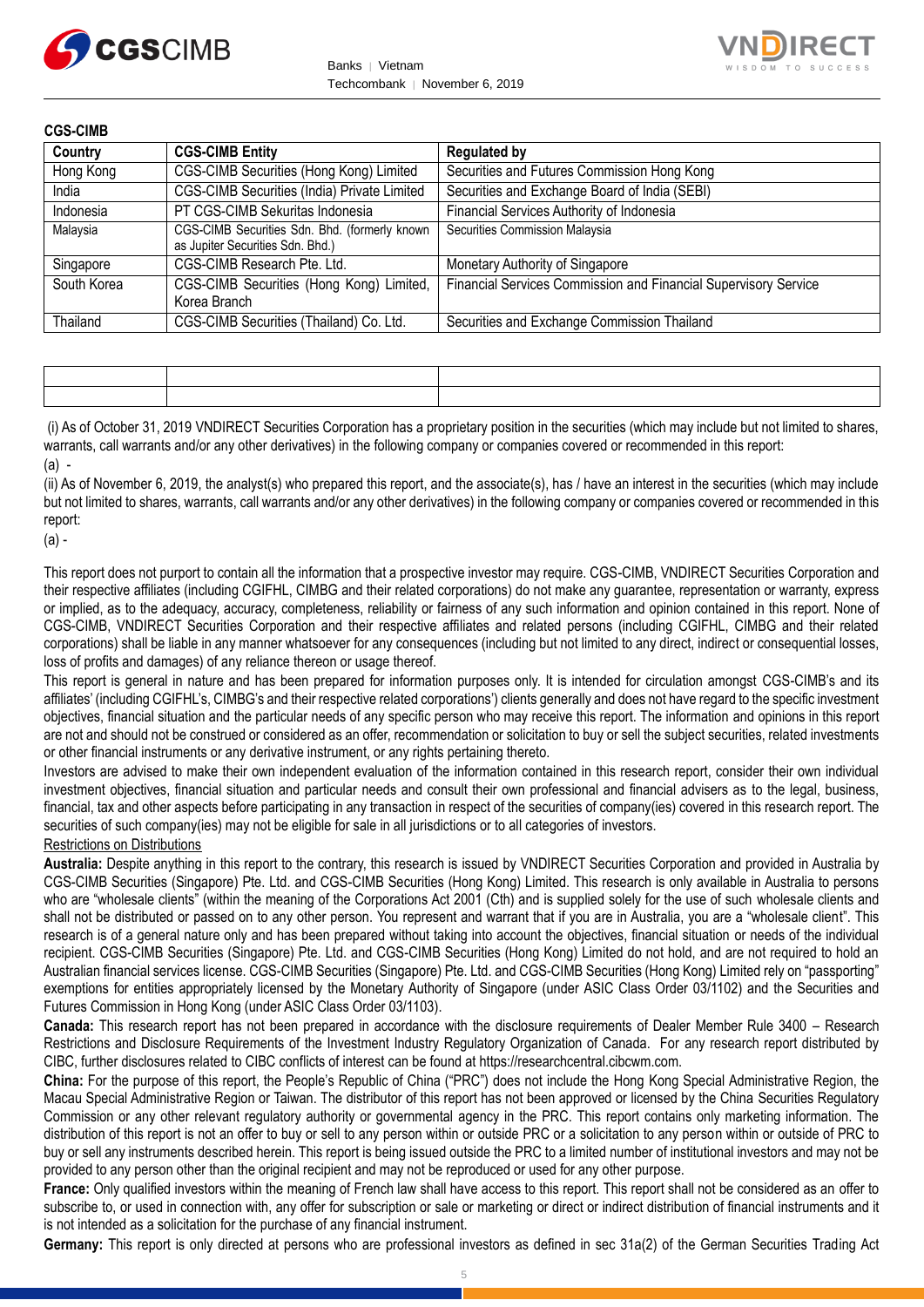



(WpHG). This publication constitutes research of a non-binding nature on the market situation and the investment instruments cited here at the time of the publication of the information.

The current prices/yields in this issue are based upon closing prices from Bloomberg as of the day preceding publication. Please note that neither the German Federal Financial Supervisory Agency (BaFin), nor any other supervisory authority exercises any control over the content of this report.

**Hong Kong:** This report is issued by VNDIRECT Securities Corporation and distributed in Hong Kong by CGS-CIMB Securities (Hong Kong) Limited ("CHK") which is licensed in Hong Kong by the Securities and Futures Commission for Type 1 (dealing in securities), Type 4 (advising on securities) and Type 6 (advising on corporate finance) activities. Any investors wishing to purchase or otherwise deal in the securities covered in this report should contact the Head of Sales at CGS-CIMB Securities (Hong Kong) Limited. The views and opinions in this research report are of VNDIRECT Securities Corporation as of the date hereof and are subject to change. If the Financial Services and Markets Act of the United Kingdom or the rules of the Financial Conduct Authority apply to a recipient, our obligations owed to such recipient therein are unaffected. CHK has no obligation to update the opinion or the information in this research report.

CHK does not make a market on other securities mentioned in the report.

#### **India:**

This report is issued by VNDIRECT Securities Corporation and distributed in India by CGS-CIMB Securities (India) Private Limited ("CGS-CIMB India"). CGS-CIMB India is a subsidiary of CGS-CIMB Securities International Pte. Ltd. which in turn is a 50:50 joint venture company of CGIFHL and CIMBG. The details of the members of the group of companies of CGS-CIMB can be found at www.cgs-cimb.com, CGIFHL at www.chinastock.com.hk/en/ACG/ContactUs/index.aspx and CIMBG at www.cimb.com/en/who-we-are.html. CGS-CIMB India is registered with the National Stock Exchange of India Limited and BSE Limited as a trading and clearing member (Merchant Banking Number: INM000012037) under the Securities and Exchange Board of India (Stock Brokers and Sub-Brokers) Regulations, 1992. In accordance with the provisions of Regulation 4(g) of the Securities and Exchange Board of India (Investment Advisers) Regulations, 2013, CGS-CIMB India is not required to seek registration with the Securities and Exchange Board of India ("SEBI") as an Investment Adviser. CGS-CIMB India is registered with SEBI (SEBI Registration Number: INZ000157134) as a Research Analyst (INH000000669) pursuant to the SEBI (Research Analysts) Regulations, 2014 ("Regulations").

This report does not take into account the particular investment objectives, financial situations, or needs of the recipients. It is not intended for and does not deal with prohibitions on investment due to law/jurisdiction issues etc. which may exist for certain persons/entities. Recipients should rely on their own investigations and take their own professional advice before investment.

The report is not a "prospectus" as defined under Indian Law, including the Companies Act, 2013, and is not, and shall not be, approved by, or filed or registered with, any Indian regulator, including any Registrar of Companies in India, SEBI, any Indian stock exchange, or the Reserve Bank of India. No offer, or invitation to offer, or solicitation of subscription with respect to any such securities listed or proposed to be listed in India is being made, or intended to be made, to the public, or to any member or section of the public in India, through or pursuant to this report.

The research analysts, strategists or economists principally responsible for the preparation of this research report are segregated from the other activities of CGS-CIMB India and they have received compensation based upon various factors, including quality, accuracy and value of research, firm profitability or revenues, client feedback and competitive factors. Research analysts', strategists' or economists' compensation is not linked to investment banking or capital markets transactions performed or proposed to be performed by CGS-CIMB India or its affiliates.

CGS-CIMB India does not have actual / beneficial ownership of 1% or more securities of the subject company in this research report, at the end of the month immediately preceding the date of publication of this research report. However, since affiliates of CGS-CIMB India are engaged in the financial services business, they might have in their normal course of business financial interests or actual / beneficial ownership of one per cent or more in various companies including the subject company in this research report.

CGS-CIMB India or its associates, may: (a) from time to time, have long or short position in, and buy or sell the securities of the subject company in this research report; or (b) be engaged in any other transaction involving such securities and earn brokerage or other compensation or act as a market maker in the financial instruments of the subject company in this research report or act as an advisor or lender/borrower to such company or may have any other potential conflict of interests with respect to any recommendation and other related information and opinions.

CGS-CIMB India, its associates and the analyst engaged in preparation of this research report have not received any compensation for investment banking, merchant banking or brokerage services from the subject company mentioned in the research report in the past 12 months.

CGS-CIMB India, its associates and the analyst engaged in preparation of this research report have not managed or co-managed public offering of securities for the subject company mentioned in the research report in the past 12 months. The analyst from CGS-CIMB India engaged in preparation of this research report or his/her relative (a) do not have any financial interests in the subject company mentioned in this research report; (b) do not own 1% or more of the equity securities of the subject company mentioned in the research report as of the last day of the month preceding the publication of the research report; (c) do not have any material conflict of interest at the time of publication of the research report.

**Indonesia:** This report is issued by VNDIRECT Securities Corporation and distributed by PT CGS-CIMB Sekuritas Indonesia ("CGS-CIMB Indonesia"). The views and opinions in this research report are not our own but of VNDIRECT Securities Corporation as of the date hereof and are subject to change. CGS-CIMB Indonesia has no obligation to update the opinion or the information in this research report. This report is for private circulation only to clients of CGS-CIMB Indonesia. Neither this report nor any copy hereof may be distributed in Indonesia or to any Indonesian citizens wherever they are domiciled or to Indonesian residents except in compliance with applicable Indonesian capital market laws and regulations.

This research report is not an offer of securities in Indonesia. The securities referred to in this research report have not been registered with the Financial Services Authority (Otoritas Jasa Keuangan) pursuant to relevant capital market laws and regulations, and may not be offered or sold within the territory of the Republic of Indonesia or to Indonesian citizens through a public offering or in circumstances which constitute an offer within the meaning of the Indonesian capital market law and regulations.

**Ireland:** CGS-CIMB is not an investment firm authorised in the Republic of Ireland and no part of this document should be construed as CGS-CIMB acting as, or otherwise claiming or representing to be, an investment firm authorised in the Republic of Ireland.

**Malaysia:** This report is issued by VNDIRECT Securities Corporation and distributed in Malaysia by CGS-CIMB Securities Sdn. Bhd. (formerly known as Jupiter Securities Sdn. Bhd.) ("CGS-CIMB Malaysia") solely for the benefit of and for the exclusive use of our clients. Recipients of this report are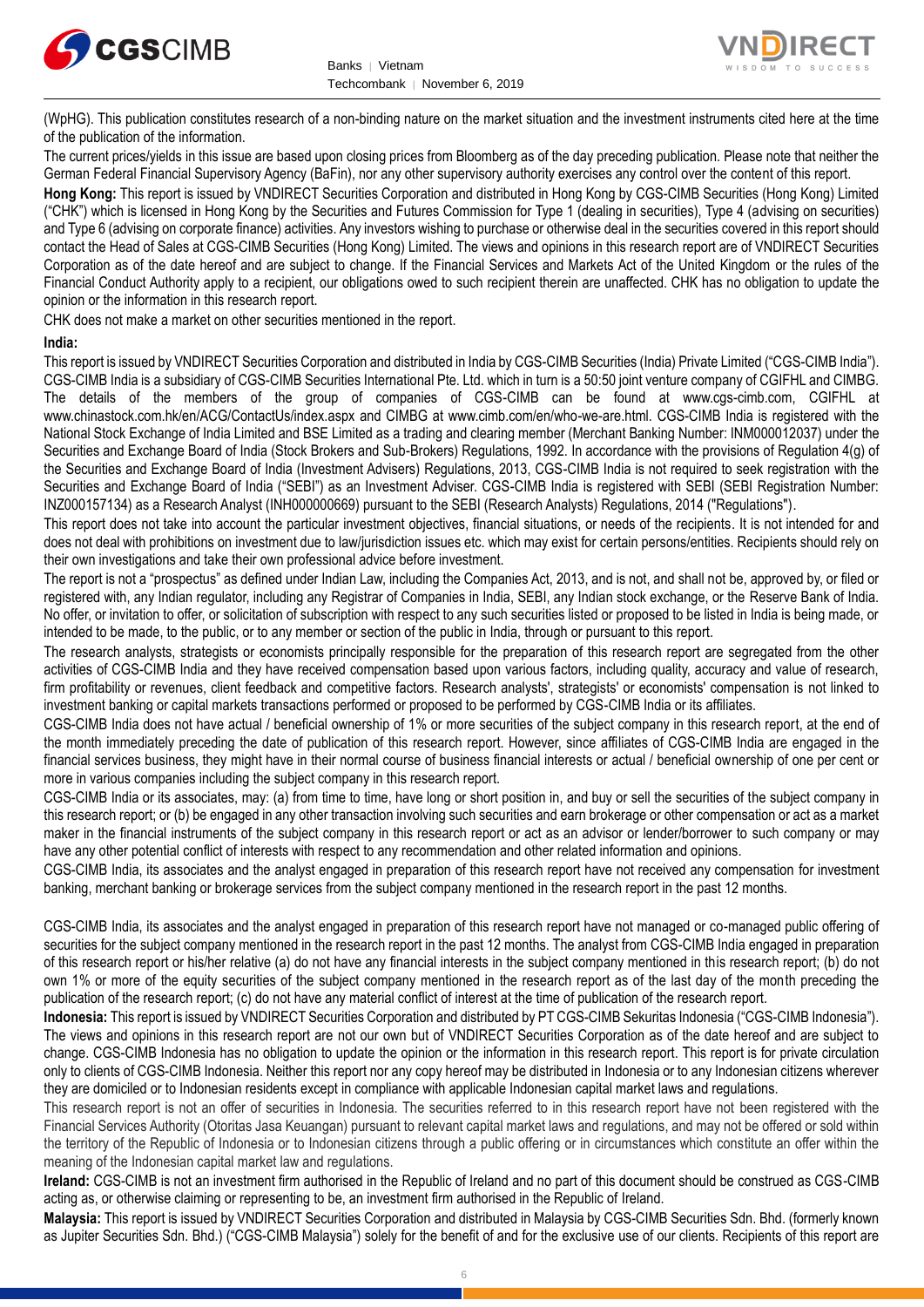



to contact CGS-CIMB Malaysia, at 29th Floor Menara CIMB No. 1 Jalan Stesen Sentral 2, Kuala Lumpur Sentral 50470 Kuala Lumpur, Malaysia, in respect of any matters arising from or in connection with this report. CGS-CIMB Malaysia has no obligation to update, revise or reaffirm the opinion or the information in this research report after the date of this report.

**New Zealand:** In New Zealand, this report is for distribution only to persons who are wholesale clients pursuant to section 5C of the Financial Advisers Act 2008.

**Singapore:** This report is issued by VNDIRECT Securities Corporation and distributed by CGS-CIMB Research Pte Ltd ("CGS-CIMBR"). CGS-CIMBR is a financial adviser licensed under the Financial Advisers Act, Cap 110 ("FAA") for advising on investment products, by issuing or promulgating research analyses or research reports, whether in electronic, print or other form. Accordingly CGS-CIMBR is a subject to the applicable rules under the FAA unless it is able to avail itself to any prescribed exemptions.

Recipients of this report are to contact CGS-CIMB Research Pte Ltd, 50 Raffles Place, #16-02 Singapore Land Tower, Singapore in respect of any matters arising from, or in connection with this report. CGS-CIMBR has no obligation to update the opinion or the information in this research report. This publication is strictly confidential and is for private circulation only. If you have not been sent this report by CGS-CIMBR directly, you may not rely, use or disclose to anyone else this report or its contents.

If the recipient of this research report is not an accredited investor, expert investor or institutional investor, CGS-CIMBR accepts legal responsibility for the contents of the report without any disclaimer limiting or otherwise curtailing such legal responsibility. If the recipient is an accredited investor, expert investor or institutional investor, the recipient is deemed to acknowledge that CGS-CIMBR is exempt from certain requirements under the FAA and its attendant regulations, and as such, is exempt from complying with the following :

(a) Section 25 of the FAA (obligation to disclose product information);

(b) Section 27 (duty not to make recommendation with respect to any investment product without having a reasonable basis where you may be reasonably expected to rely on the recommendation) of the FAA;

(c) MAS Notice on Information to Clients and Product Information Disclosure [Notice No. FAA-N03];

(d) MAS Notice on Recommendation on Investment Products [Notice No. FAA-N16];

(e) Section 36 (obligation on disclosure of interest in securities), and

(f) any other laws, regulations, notices, directive, guidelines, circulars and practice notes which are relates to the above, to the extent permitted by applicable laws, as may be amended from time to time, and any other laws, regulations, notices, directive, guidelines, circulars, and practice notes as we may notify you from time to time. In addition, the recipient who is an accredited investor, expert investor or institutional investor acknowledges that a CGS-CIMBR is exempt from Section 27 of the FAA, the recipient will also not be able to file a civil claim against CGS-CIMBR for any loss or damage arising from the recipient's reliance on any recommendation made by CGS-CIMBR which would otherwise be a right that is available to the recipient under Section 27 of the FAA, the recipient will also not be able to file a civil claim against CGS-CIMBR for any loss or damage arising from the recipient's reliance on any recommendation made by CGS-CIMBR which would otherwise be a right that is available to the recipient under Section 27 of the FAA.

CGS-CIMBR, its affiliates and related corporations, their directors, associates, connected parties and/or employees may own or have positions in securities of the company(ies) covered in this research report or any securities related thereto and may from time to time add to or dispose of, or may be materially interested in, any such securities. Further, CGS-CIMBR, its affiliates and its related corporations do and seek to do business with the company(ies) covered in this research report and may from time to time act as market maker or have assumed an underwriting commitment in securities of such company(ies), may sell them to or buy them from customers on a principal basis and may also perform or seek to perform significant investment banking, advisory, underwriting or placement services for or relating to such company(ies) as well as solicit such investment, advisory or other services from any entity mentioned in this report.

As of November 6, 2019,, CGS-CIMBR does not have a proprietary position in the recommended securities in this report.

CGS-CIMBR does not make a market on the securities mentioned in the report.

**South Korea:** This report is issued by VNDIRECT Securities Corporation and distributed in South Korea by CGS-CIMB Securities (Hong Kong) Limited, Korea Branch ("CGS-CIMB Korea") which is licensed as a cash equity broker, and regulated by the Financial Services Commission and Financial Supervisory Service of Korea. In South Korea, this report is for distribution only to professional investors under Article 9(5) of the Financial Investment Services and Capital Market Act of Korea ("FSCMA").

**Spain:** This document is a research report and it is addressed to institutional investors only. The research report is of a general nature and not personalised and does not constitute investment advice so, as the case may be, the recipient must seek proper advice before adopting any investment decision. This document does not constitute a public offering of securities.

CGS-CIMB is not registered with the Spanish Comision Nacional del Mercado de Valores to provide investment services.

**Sweden:** This report contains only marketing information and has not been approved by the Swedish Financial Supervisory Authority. The distribution of this report is not an offer to sell to any person in Sweden or a solicitation to any person in Sweden to buy any instruments described herein and may not be forwarded to the public in Sweden.

**Switzerland:** This report has not been prepared in accordance with the recognized self-regulatory minimal standards for research reports of banks issued by the Swiss Bankers' Association (Directives on the Independence of Financial Research).

**Thailand:** This report is issued by VNDIRECT Securities Corporation and distributed by CGS-CIMB Securities (Thailand) Co. Ltd. ("CGS-CIMB Thailand") based upon sources believed to be reliable (but their accuracy, completeness or correctness is not guaranteed). The statements or expressions of opinion herein were arrived at after due and careful consideration for use as information for investment. Such opinions are subject to change without notice and CGS-CIMB Thailand has no obligation to update the opinion or the information in this research report.

CGS-CIMB Thailand may act or acts as Market Maker, and issuer and offerer of Derivative Warrants and Structured Note which may have the following securities as its underlying securities. Investors should carefully read and study the details of the derivative warrants in the prospectus before making investment decisions.

AAV, ADVANC, AEONTS, AMATA, ANAN, AOT, AP, BANPU, BBL, BCH, BCP, BCPG, BDMS, BEAUTY, BEC, BEM, BGRIM, BH, BJC, BLAND, BPP, BTS, CBG, CENTEL, CHG, CK, CKP, COM7, CPALL, CPF, CPN, DELTA, DTAC, EA, EGCO, EPG, ERW, ESSO, GFPT, GLOBAL, GPSC, GULF,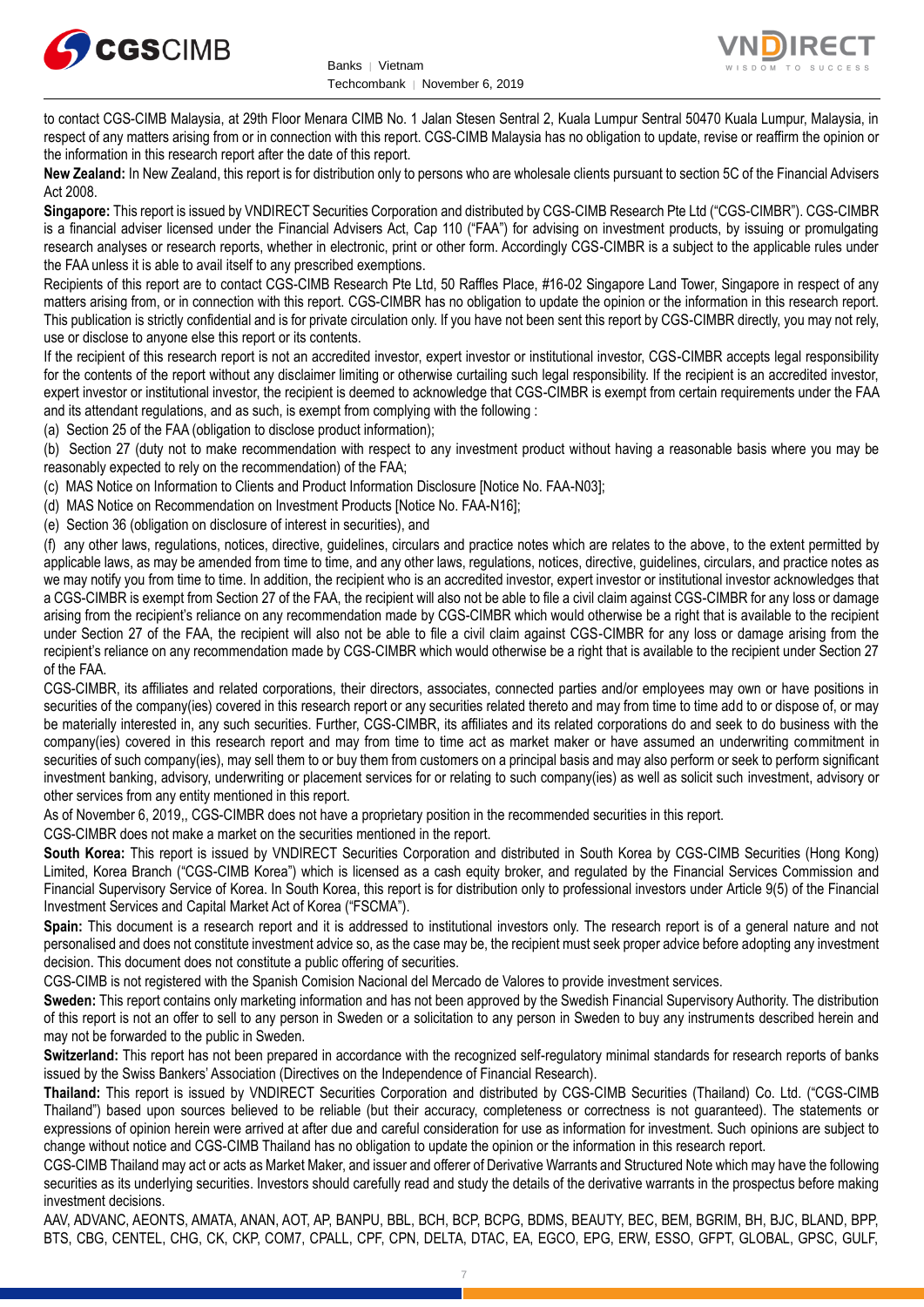



GUNKUL, HANA, HMPRO, INTUCH, IRPC, IVL, JAS, JMT, KBANK, KCE, KKP, KTB, KTC, LH, MAJOR, MBK, MEGA, MINT, MTC, ORI, OSP, PLANB, PRM, PSH, PSL, PTG, PTT, PTTEP, PTTGC, QH, RATCH, ROBINS, RS, SAWAD, SCB, SCC, SGP, SIRI, SPALI, SPRC, STA, STEC, SUPER, TASCO, TCAP, THAI, THANI, TISCO, TKN, TMB, TOA, TOP, TPIPP, TRUE, TTW, TU, TVO, WHA.

#### **Corporate Governance Report:**

The disclosure of the survey result of the Thai Institute of Directors Association ("IOD") regarding corporate governance is made pursuant to the policy of the Office of the Securities and Exchange Commission. The survey of the IOD is based on the information of a company listed on the Stock Exchange of Thailand and the Market for Alternative Investment disclosed to the public and able to be accessed by a general public investor. The result, therefore, is from the perspective of a third party. It is not an evaluation of operation and is not based on inside information.

The survey result is as of the date appearing in the Corporate Governance Report of Thai Listed Companies. As a result, the survey result may be changed after that date. CGS-CIMB Thailand does not confirm nor certify the accuracy of such survey result.

| <b>CAAPA</b><br><b>Range:</b><br>. | 100<br>۵n<br>טע<br>ĴU  | 80<br>or<br>o<br>$\overline{\phantom{a}}$ | 7٨<br>70<br>. . | $\sim$ $\sim$<br>Below<br>$\sim$<br>٠υ.<br>v | : Resul<br>N0<br>∵Urveٽ |
|------------------------------------|------------------------|-------------------------------------------|-----------------|----------------------------------------------|-------------------------|
| <b>Descrir</b><br>ription.         | Lyoolloni<br>. איוטווע | Verv<br>000ئ<br>, v,                      | 000خ            | N/A                                          |                         |

**United Arab Emirates:** The distributor of this report has not been approved or licensed by the UAE Central Bank or any other relevant licensing authorities or governmental agencies in the United Arab Emirates. This report is strictly private and confidential and has not been reviewed by, deposited or registered with UAE Central Bank or any other licensing authority or governmental agencies in the United Arab Emirates. This report is being issued outside the United Arab Emirates to a limited number of institutional investors and must not be provided to any person other than the original recipient and may not be reproduced or used for any other purpose. Further, the information contained in this report is not intended to lead to the sale of investments under any subscription agreement or the conclusion of any other contract of whatsoever nature within the territory of the United Arab Emirates.

**United Kingdom and European Economic Area (EEA):** In the United Kingdom and European Economic Area, this material is issued by VNDIRECT Securities Corporation and is being distributed by CGS-CIMB Securities (UK) Limited ("CGS-CIMB UK"). CGS-CIMB UK is authorized and regulated by the Financial Conduct Authority and its registered office is at 27 Knightsbridge, London, SW1X7YB. The material distributed by CGS-CIMB UK has been prepared in accordance with CGS-CIMB's policies for managing conflicts of interest arising as a result of publication and distribution of this material. This material is for distribution only to, and is solely directed at, selected persons on the basis that those persons: (a) are eligible counterparties and professional clients of CGS-CIMB UK; (b) have professional experience in matters relating to investments falling within Article 19(5) of the Financial Services and Markets Act 2000 (Financial Promotion) Order 2005 (as amended, the "Order"), (c) fall within Article 49(2)(a) to (d) ("high net worth companies, unincorporated associations etc") of the Order; (d) are outside the United Kingdom subject to relevant regulation in each jurisdiction, material(all such persons together being referred to as "relevant persons"). This material is directed only at relevant persons and must not be acted on or relied on by persons who are not relevant persons. Any investment or investment activity to which this material relates is available only to relevant persons and will be engaged in only with relevant persons.

Where this material is labelled as non-independent, it does not provide an impartial or objective assessment of the subject matter and does not constitute independent "research" (cannot remove research from here under the applicable rules of the Financial Conduct Authority in the UK. Consequently, any such non-independent material will not have been prepared in accordance with legal requirements designed to promote the independence of research (cannot remove research from here) and will not subject to any prohibition on dealing ahead of the dissemination of research. Any such non-independent material must be considered as a marketing communication.

**United States:** This research report is issued by VNDIRECT Securities Corporation and distributed in the United States of America by CGS-CIMB Securities (USA) Inc, a U.S. registered broker-dealer and a related company of CGS-CIMB Securities Sdn. Bhd. (formerly known as Jupiter Securities Sdn. Bhd.), CGS-CIMB Research Pte Ltd, PT CGS-CIMB Sekuritas Indonesia, CGS-CIMB Securities (Thailand) Co. Ltd, CGS-CIMB Securities (Hong Kong) Limited and CGS-CIMB Securities (India) Private Limited, and is distributed solely to persons who qualify as "U.S. Institutional Investors" as defined in Rule 15a-6 under the Securities and Exchange Act of 1934. This communication is only for Institutional Investors whose ordinary business activities involve investing in shares, bonds, and associated securities and/or derivative securities and who have professional experience in such investments. Any person who is not a U.S. Institutional Investor or Major Institutional Investor must not rely on this communication. The delivery of this research report to any person in the United States of America is not a recommendation to effect any transactions in the securities discussed herein, or an endorsement of any opinion expressed herein. CGS-CIMB Securities (USA) Inc, is a FINRA/SIPC member and takes responsibility for the content of this report. For further information or to place an order in any of the above-mentioned securities please contact a registered representative of CGS-CIMB Securities (USA) Inc.

CGS-CIMB Securities (USA) Inc. does not make a market on other securities mentioned in the report.

CGS-CIMB Securities (USA) Inc. has not managed or co-managed a public offering of any of the securities mentioned in the past 12 months.

CGS-CIMB Securities (USA) Inc. has not received compensation for investment banking services from any of the company mentioned in the past 12 months.

CGS-CIMB Securities (USA) Inc. neither expects to receive nor intends to seek compensation for investment banking services from any of the company mentioned within the next 3 months.

**Other jurisdictions:** In any other jurisdictions, except if otherwise restricted by laws or regulations, this report is only for distribution to professional, institutional or sophisticated investors as defined in the laws and regulations of such jurisdictions. entioned within the next 3 months.<br> **ther jurisdictions:** In any other jurisdictions, except if otherwise restricted by laws antitutional or sophisticated investors as defined in the laws and regulations of such ju<br>
Distri

| Other jurisdictions: In any other jurisdictions, except if otherwise restricted by laws or regulations, this report is only for distribution to<br>institutional or sophisticated investors as defined in the laws and regulations of such jurisdictions. |                         |                                |
|-----------------------------------------------------------------------------------------------------------------------------------------------------------------------------------------------------------------------------------------------------------|-------------------------|--------------------------------|
| Distribution of stock ratings and investment banking clients for quarter ended on 30 September 2019                                                                                                                                                       |                         |                                |
| 777 companies under coverage for quarter ended on 30 September 2019                                                                                                                                                                                       |                         |                                |
|                                                                                                                                                                                                                                                           | Rating Distribution (%) | Investment Banking clients (%) |
| Add                                                                                                                                                                                                                                                       | 58.8%                   | 0.9%                           |
| Hold                                                                                                                                                                                                                                                      | 26.3%                   | $0.0\%$                        |
| Reduce                                                                                                                                                                                                                                                    | 14.9%                   | 0.1%                           |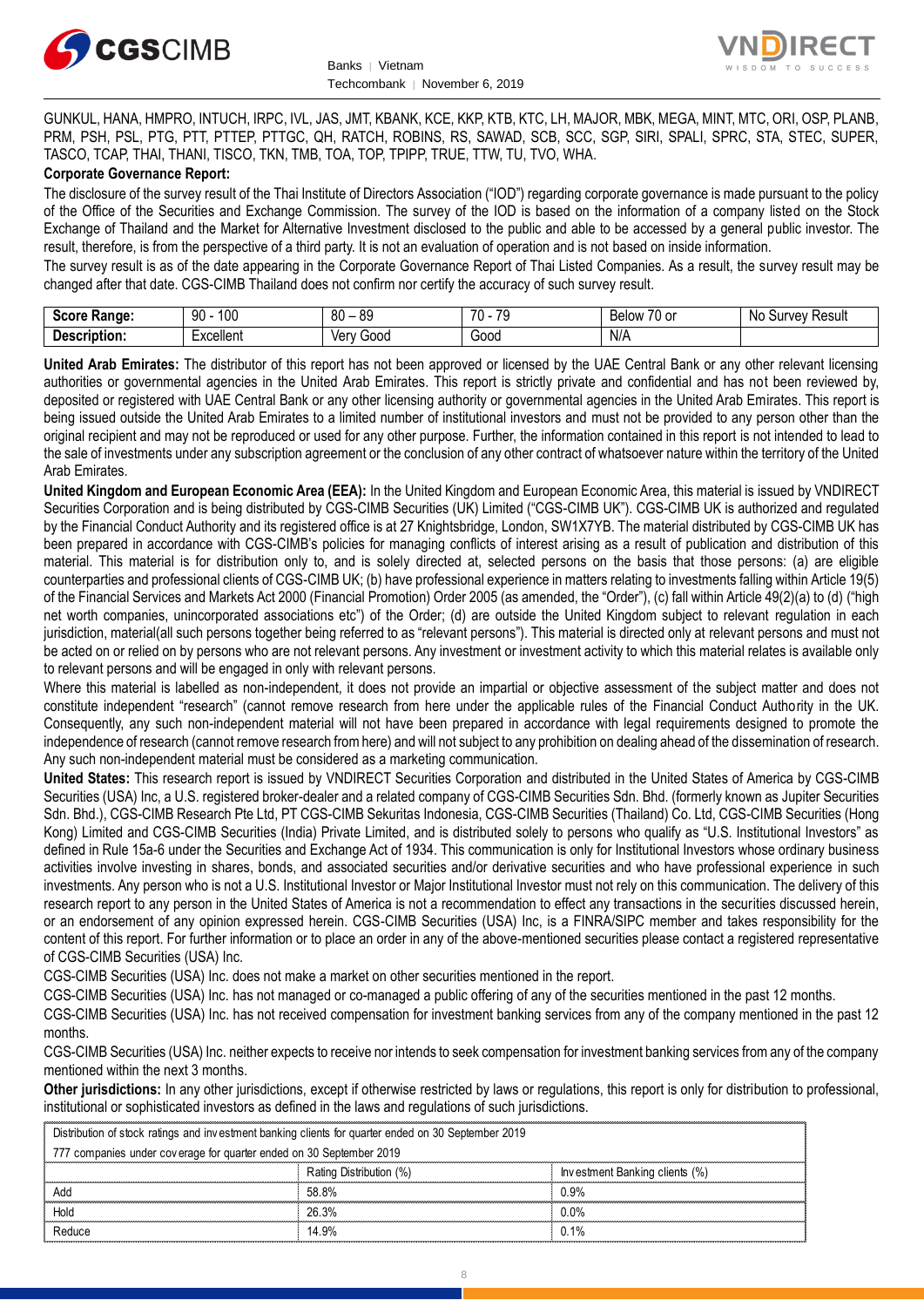

Banks | Vietnam Techcombank | November 6, 2019



#### **Spitzer Chart for stock being researched ( 2 year data )**





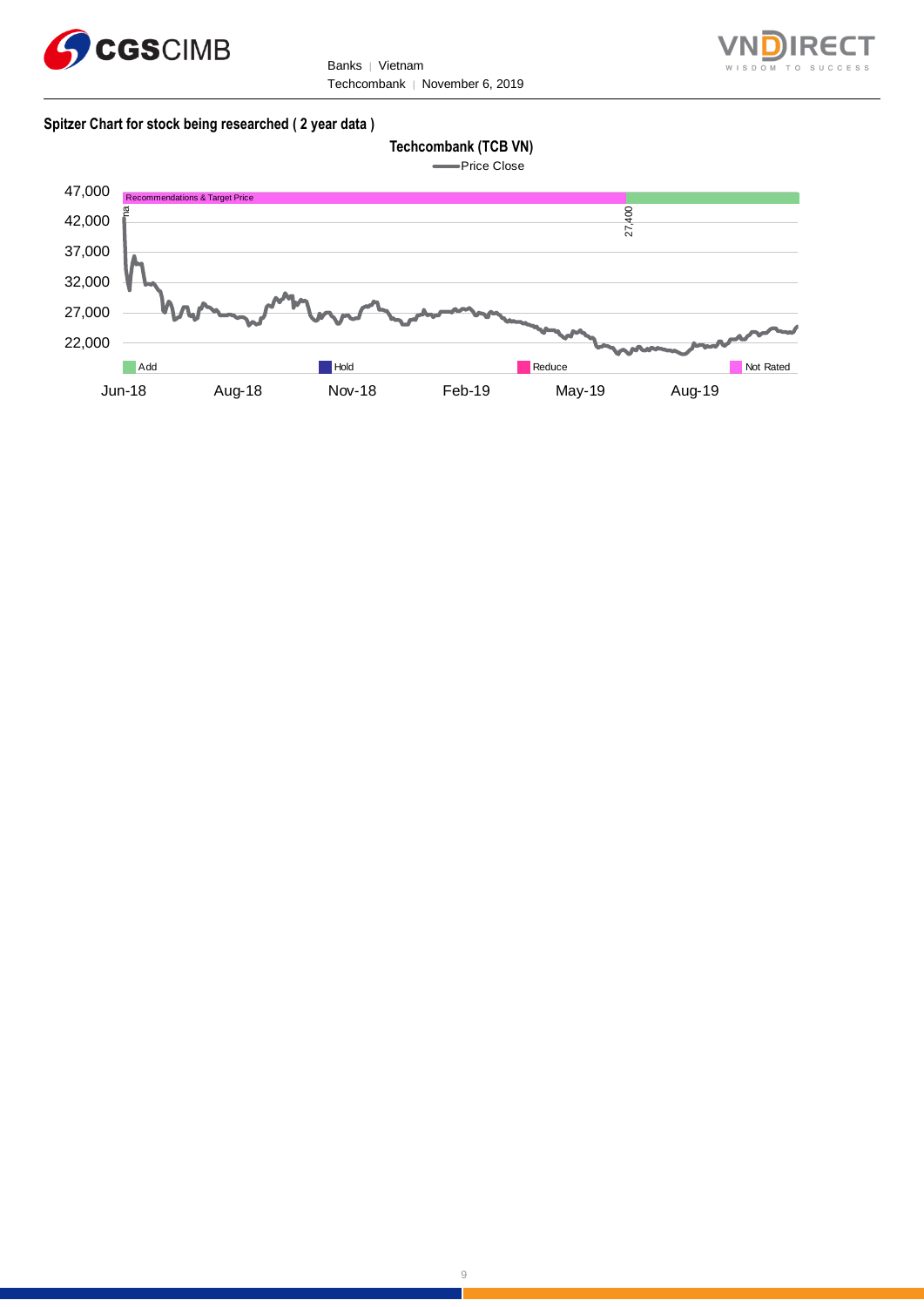



#### **Corporate Governance Report of Thai Listed Companies (CGR). CG Rating by the Thai Institute of Directors Association (Thai IOD) in 2018, Anti-Corruption 2018**

**ADVANC** – Excellent, Certified, **AEONTS** – Good, n/a, **AH** – Very Good, n/a, **AMATA** – Excellent, Declared, **ANAN** – Excellent, Declared, **AOT** – Excellent, Declared, **AP** – Excellent, Certified, **ASP** – Very Good, Certified, **BANPU** – Excellent, Certified, **BAY** – Excellent, Certified, **BBL** – Very Good, Certified, **BCH** – Good, Certified, **BCP** - Excellent, Certified, **BCPG** – Excellent, Certified, **BEM** – Very Good, n/a, **BDMS** – Very Good, n/a, **BEAUTY** – Good, n/a, **BEC** – Very Good, n/a, , **BGRIM** – Very Good, Declared, **BH** - Good, n/a, **BJC** – Very Good, Declared, **BJCHI** – Very Good, Certified, **BLA** – Very Good, Certified, **BPP** – Very Good, Declared, **BR** - Good, Declared, **BTS** - Excellent, Certified, **CBG** – Very Good, n/a, **CCET** – Good, n/a, **CENTEL** – Very Good, Certified, **CHG** – Very Good, Declared, **CK** – Excellent, n/a, **COL** – Excellent, Declared, **CPALL** – Very Good, Certified, **CPF** – Excellent, Certified, **CPN** - Excellent, Certified, **DELTA** - Excellent, n/a, **DEMCO** – Excellent, Certified, **DDD** – Very Good, Declared, **DIF** – not available, n/a, **DREIT** – not available, n/a, **DTAC** – Excellent, Certified, **EA** – Excellent, n/a, **ECL** – Very Good, Certified, **EGCO** - Excellent, Certified, **EPG** – Very Good, n/a, **ERW** – Very Good, n/a, **GFPT** - Excellent, Certified, **GGC** – Excellent, Certified, **GLOBAL** – Very Good, n/a, **GLOW** – Very Good, Certified, **GPSC** – Excellent, Certified, **GULF** – Very Good, n/a, **GUNKUL** – Excellent, Certified, **HANA** - Excellent, Certified, **HMPRO** - Excellent, Certified, **HREIT** - Excellent, Certified **ICHI** – Excellent, Declared, **HUMAN** – not available, n/a, **III** – Good, n/a, **INTUCH** - Excellent, Certified, **IRPC** – Excellent, Certified, **ITD**\* – Very Good, n/a, **IVL** - Excellent, Certified, **JASIF** – not available, n/a, **JWD** – Very Good, n/a, **KBANK** - Excellent, Certified, **KCE** - Excellent, Certified, **KKP** – Excellent, Certified, **KSL** – Excellent, Certified, **KTB** - Excellent, Certified, **KTC** – Excellent, Certified, **LH** - Very Good, n/a, **LPN** – Excellent, Certified, **M** – Very Good, Certified, **MACO** – Very Good, n/a, **MAJOR** – Very Good, n/a, **MAKRO** – Excellent, Declared, **MALEE** – Very Good, Certified, **MC** – Very Good, Certified, **MCOT** – Excellent, Certified, **MEGA** – Very Good, n/a, **MINT** - Excellent, Certified, **MTC** – Excellent, Declared, **NETBAY** – Good, n/a, **OSP** – not available, n/a,**PLANB** – Excellent, Declared, **PLAT** – Very Good, Certified, **PR9** – not available, n/a, **PSH** – Excellent, Certified, **PSTC** – Good, Certified, **PTT** - Excellent, Certified, **PTTEP** - Excellent, Certified, **PTTGC** - Excellent, Certified, **QH** – Excellent, Certified, **RATCH** – Excellent, Certified, **ROBINS** – Excellent, Certified, **RS** – Very Good, n/a, **RSP** – not available, n/a, **S** – Very Good, n/a, **SAMART** - Excellent, n/a, **SAPPE** – Very Good, Declared, **SAT** – Excellent, Certified, **SAWAD** – Very Good, n/a, **SC** – Excellent, Declared, **SCB** - Excellent, Certified, **SCC** – Excellent, Certified, **SCN** – Very Good, Certified, **SF** – Good, n/a, **SIRI** – Very Good, Certified, **SPA** - Good, n/a, **SPALI** - Excellent, n/a, **SPRC** – Excellent, Certified, **STA** – Very Good, Certified, **STEC** – Excellent, n/a, **SVI** – Excellent, Certified, **SYNEX** – Very Good, Declared, **TASCO** – Excellent, Certified, **TCAP** – Excellent, Certified, **THANI** – Excellent, Certified, **TIPCO** – Very Good, Certified, **TISCO** - Excellent, Certified, **TKN** – Very Good, Declared, **TMB** - Excellent, Certified, **TNR** – Very Good, Declared, **TOP** - Excellent, Certified, **TPCH** – Good, n/a, **TPIPP** – Good, n/a, **TRUE** – Excellent, Certified, **TU** – Excellent, Certified, **TVO** – Very Good, Declared, **UNIQ** – Good, n/a, **VGI** – Excellent, Certified, **WHA** – Excellent, Certified, **WHART** – not available, n/a, **WICE** – Very Good, Certified, **WORK** – Good, n/a.

**Companies participating in Thailand's Private Sector Collective Action Coalition Against Corruption programme (Thai CAC) under Thai Institute of Directors (as of August 31, 2018) are categorized into:**

- Companies that have declared their intention to join CAC, and

- Companies certified by CAC

\* The company, its director or management had been reportedly accused for breaching proper corporate governance such as violation of the SEC's regulations or charged with corruption.

#### **RECOMMENDATION FRAMEWORK**

| INLUUININLINDAITUIN LINAINLINUINN |                                                                                                                                                                                                                                                                   |  |
|-----------------------------------|-------------------------------------------------------------------------------------------------------------------------------------------------------------------------------------------------------------------------------------------------------------------|--|
| <b>Stock Ratings</b>              | Definition:                                                                                                                                                                                                                                                       |  |
| Add                               | The stock's total return is expected to reach 15% or higher over the next 12 months.                                                                                                                                                                              |  |
| Hold                              | The stock's total return is expected to be between negative 10% and positive 15% over the next 12 months.                                                                                                                                                         |  |
| Reduce                            | The stock's total return is expected to fall below negative 10% over the next 12 months.                                                                                                                                                                          |  |
|                                   | The total expected return of a stock is defined as the sum of the:(i) percentage difference between the target price and the current price and (ii)<br>the forward net dividend yields of the stock. Stock price targets have an investment horizon of 12 months. |  |
| <b>Sector Ratings</b>             | Definition:                                                                                                                                                                                                                                                       |  |
| Overweight                        | An Overweight rating means stocks in the sector have, on a market cap-weighted basis, a positive absolute<br>recommendation.                                                                                                                                      |  |
| Neutral                           | A Neutral rating means stocks in the sector have, on a market cap-weighted basis, a neutral absolute recommendation.                                                                                                                                              |  |
| Underweight                       | An Underweight rating means stocks in the sector have, on a market cap-weighted basis, a negative absolute<br>recommendation.                                                                                                                                     |  |
| <b>Country Ratings</b>            | Definition:                                                                                                                                                                                                                                                       |  |
| Overweight                        | An Overweight rating means investors should be positioned with an above-market weight in this country relative to<br>benchmark.                                                                                                                                   |  |
| Neutral                           | A Neutral rating means investors should be positioned with a neutral weight in this country relative to benchmark.                                                                                                                                                |  |
| Underweight                       | An Underweight rating means investors should be positioned with a below-market weight in this country relative to<br>benchmark.                                                                                                                                   |  |

**Hien Tran Khanh – Deputy Head of Research** Email: [hien.trankhanh@vndirect.com.vn](mailto:hien.trankhanh@vndirect.com.vn)